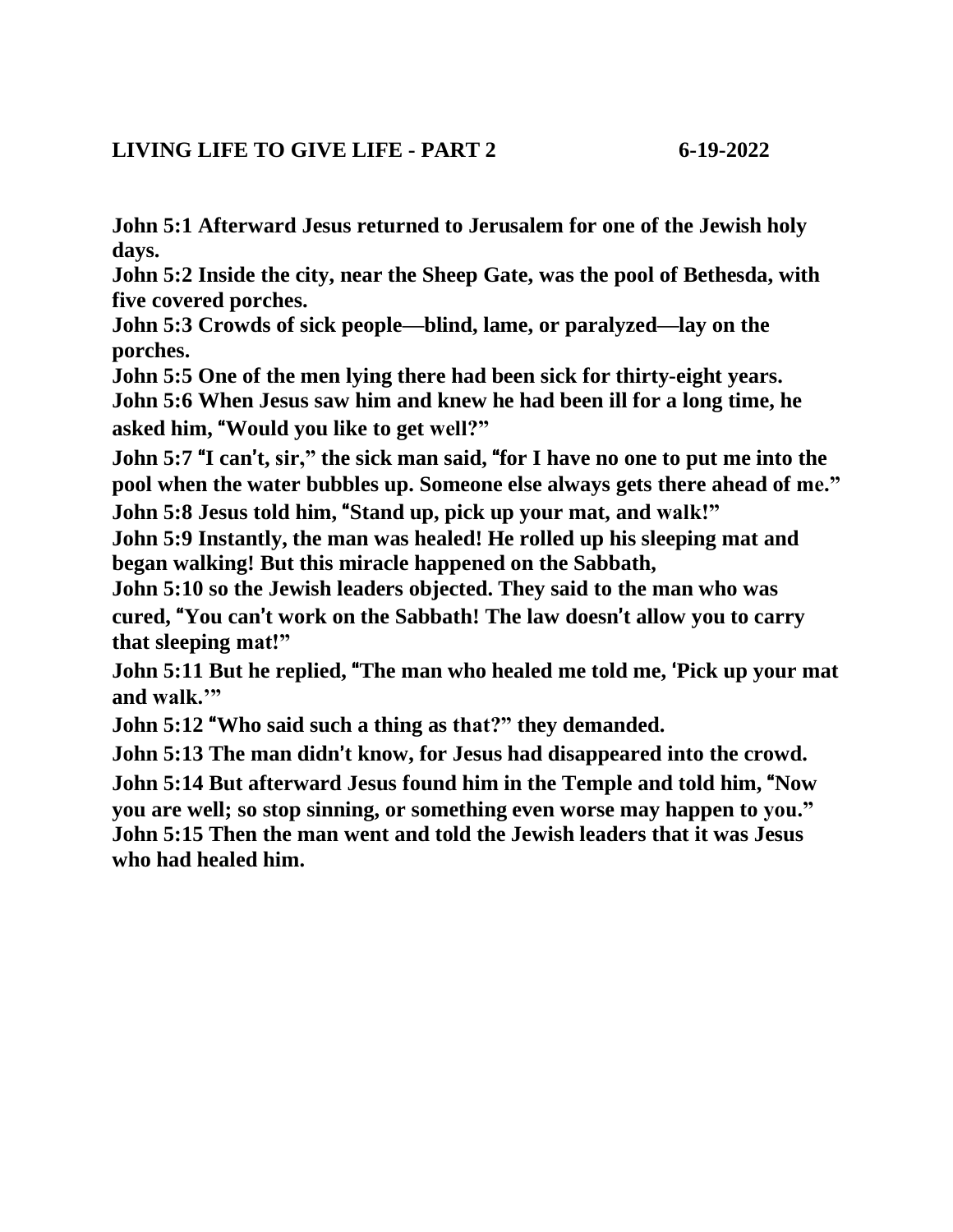#### **REVIEW**

# "HE LIVED EVERY DAY LOOKING FOR THE PERSON WHOSE LIFE WOULD BE CHANGED BY CONNECTING WITH HIM"

## THE TERM TRANSACTIONAL COMES TO MIND.

### 1. JESUS WAS ALWAYS AWARE OF WHO WAS ON HIS PATH!

#### BELIEVERS CANNOT LIVE FOR THEMSELVES

John 12:24 I tell you the truth, unless a kernel of wheat is planted in the soil and dies, it remains alone. But its death will produce many new kernels—<sup>a</sup> plentiful harvest of new lives.

John 12:25 Those who love their life in this world will lose it. Those who care nothing for their life in this world will keep it for eternity.

### BELIEVERS CANNOT DETERMINE SUCCESS BY MATERIALISM

Matthew 6:33 Seek the Kingdom of God above all else, and live righteously, and he will give you everything you need.

POWER IS IN THE TOUCH

LUKE 8:45 "WHO TOUCHED ME?"

2. JESUS PLANNED HIS SCHEDULE AROUND THE PLAN OF GOD!

MY TIME IS NOT MY OWN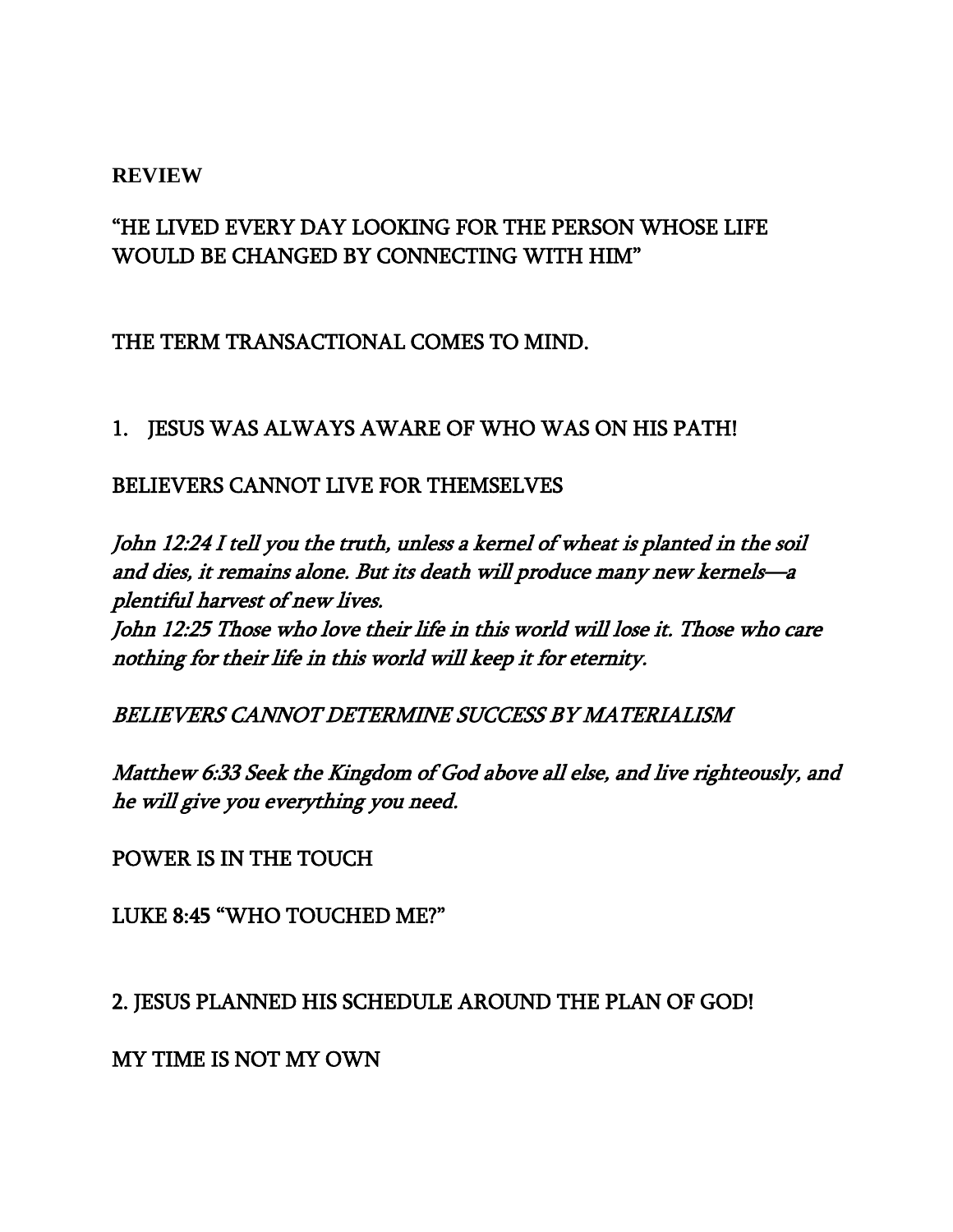Psalms 139:15 You watched me as I was being formed in utter seclusion, as I was woven together in the dark of the womb. :16 You saw me before I was born.

 Every day of my life was recorded in your book. Every moment was laid out before a single day had passed.

## WHEREVER I AM AT ANY PARTICULAR TIME IS PLANNED

John 4:6 Jacob's well was there; and Jesus, tired from the long walk, sat wearily beside the well about noontime.

# EVERY CIRCUMSTANCE IS PREGNANT WITH PURPOSE!

# 3. JESUS LOVED THE SAMARITAN WOMAN TO LIFE

# LOVE BEGINS WITH GOD NOT PEOPLE

1 John 4:7 Dear friends, let us continue to love one another, for love comes from God. Anyone who loves is a child of God and knows God. :8 But anyone who does not love does not know God, for God is love :9 God showed how much he loved us by sending his one and only Son into the world so that we might have eternal life through him.

## JESUS FOUND A WAY INTO THE SAMARITAN WOMAN'S HEART

## BE AWARE OF PAIN POINTS

John 4:16 "Go and get your husband," Jesus told her.

# EVERY PERSON YOU MEET WHO DOESN'T HAVE A VIBRANT RELATIONSHIP WITH JESUS IS THIRSTY

John 7:37 On the last day, the climax of the festival, Jesus stood and shouted to the crowds, "Anyone who is thirsty may come to me! :38 Anyone who believes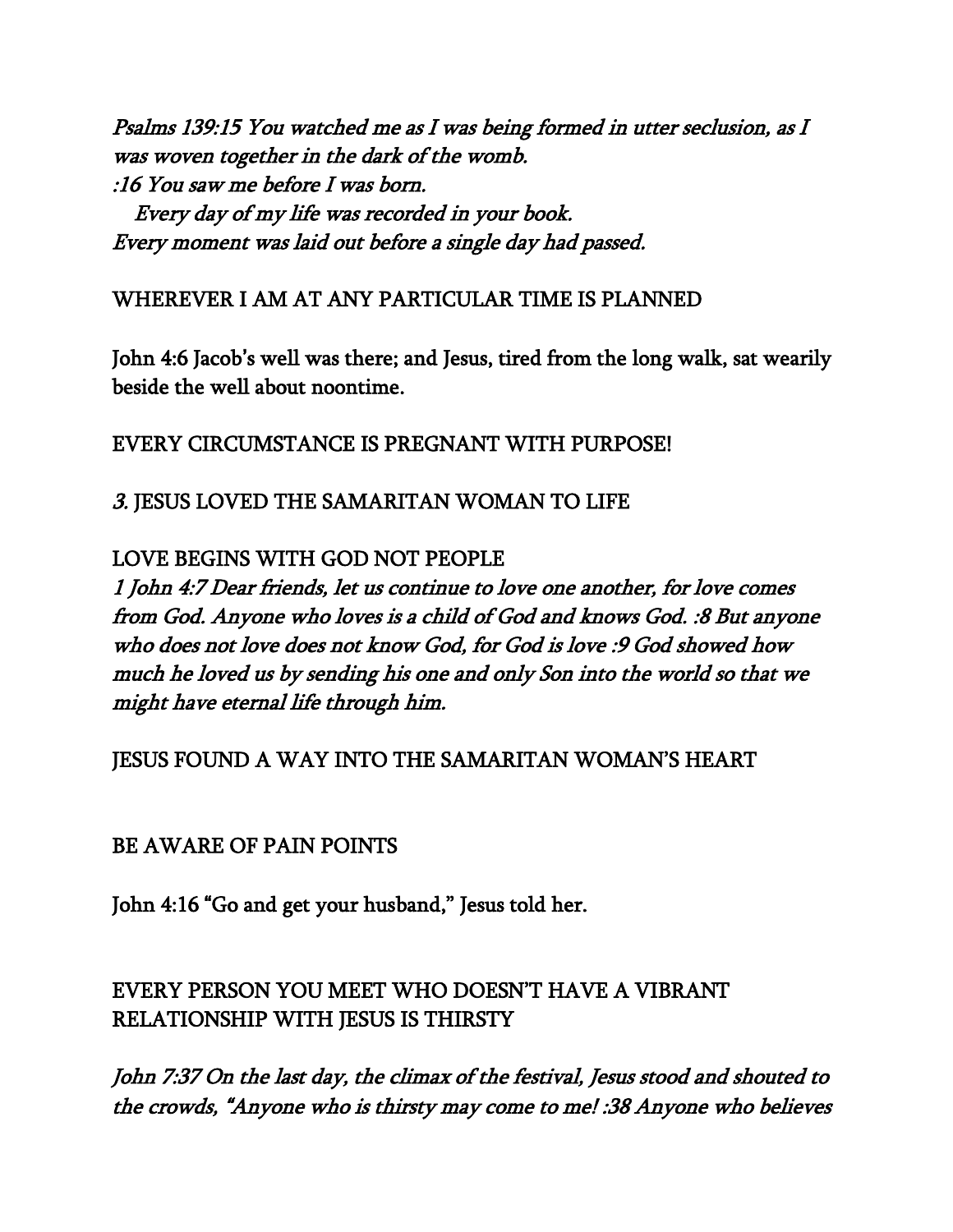in me may come and drink! For the Scriptures declare, 'Rivers of living water will flow from his heart."":39 (When he said "living water," he was speaking of the Spirit, who would be given to everyone believing in him. But the Spirit had not yet been given, because Jesus had not yet entered into his glory.) **INTRODUCTION**

**The Hebrew word Beth hesda means** "**house of mercy" or** "**house of grace." In Hebrew and Aramaic it could also mean** "**shame" or** "**disgrace." The Gospel of John describes the pools as having five porticoes. The pool has an extreme depth of 13 meters. The site was discovered in 1888 by K.May 14, 2014**

**THIS MAN, SOMEONE'S DAD- SPENT 38 YEARS IN DESPAIR LIVING AMONG THE BLIND, LAME AND PARALYZED. HIS LIFE REPRESENTS A GENERATION OF PEOPLE WHO CANNOT SEE, WALK CORRECTLY OR WALK AT ALL.**

**TODAY, THERE ARE SO MANY BELIEVERS AT BETHESDA THAT THE HOUSE OF MERCY HAS BECOME THEIR HOUSE OF SHAME.**

**JESUS ENGAGES THE MAN AT HIS POINT OF PAIN AND TEACHES US TO DO THE SAME!**

### **1. JESUS IS INTERESTED IN YOUR PAIN AND PURPOSE**

*John 5:6 When Jesus saw him and knew he had been ill for a long time, he asked him,* "*Would you like to get well?"7* "*I can*'*t, sir," the sick man said,* "*for I have no one to put me into the pool when the water bubbles up. Someone else always gets there ahead of me."*

**PURPOSE - TO BE WHOLE**

**PAIN - I AM ALL ALONE WITH NO HELP**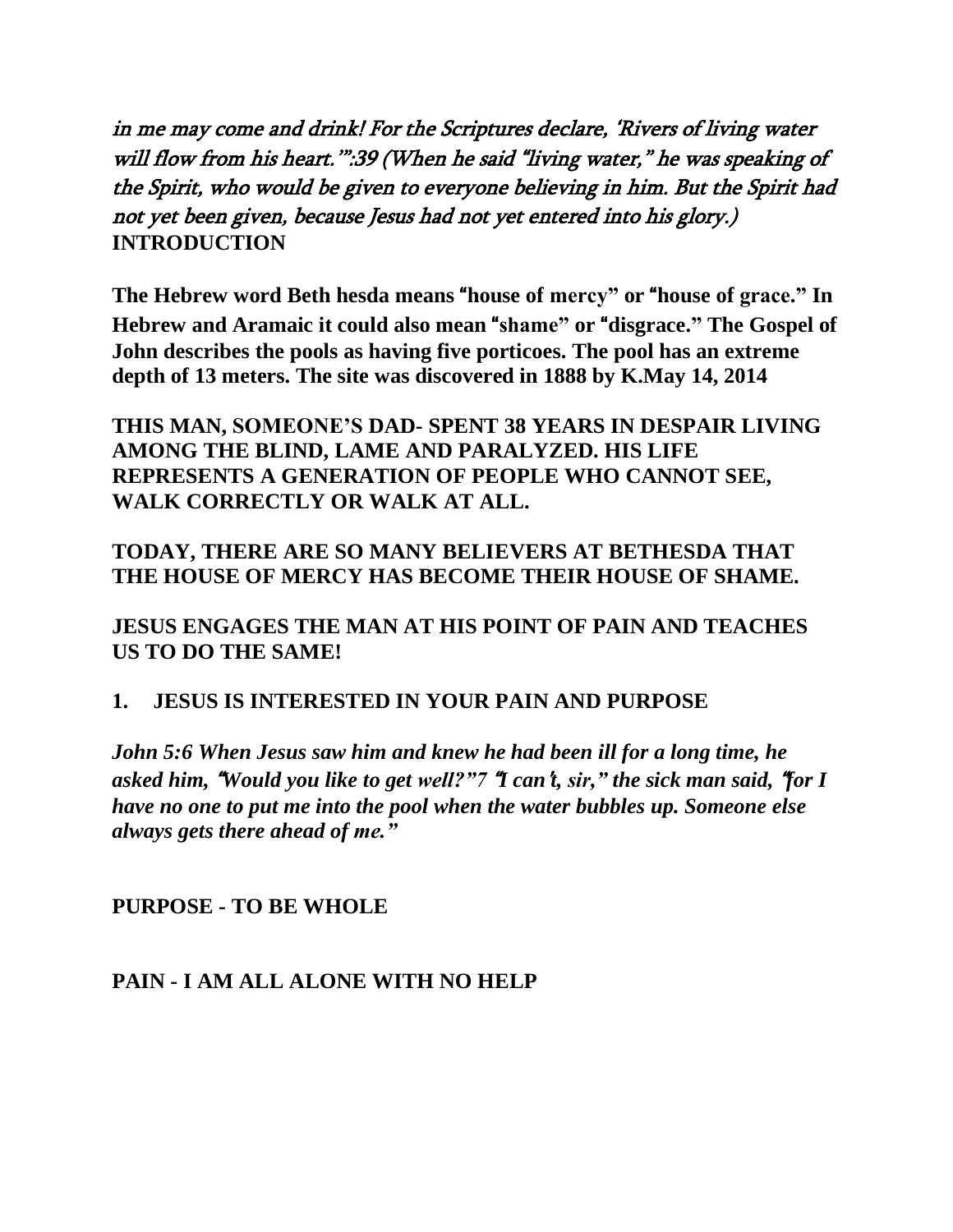### **2. JESUS IS ALWAYS THE SOLUTION TO YOUR PAIN**

*John 5:6 When Jesus saw him and knew he had been ill for a long time, he asked him,* "*Would you like to get well?":7* "*I can*'*t, sir," the sick man said,* "*for I have no one to put me into the pool when the water bubbles up. Someone else always gets there ahead of me."*

### **REMOVAL OF THE "MIDDLE MAN"**

*1 John 2:1 My dear children, I am writing this to you so that you will not sin. But if anyone does sin, we have an advocate who pleads our case before the Father. He is Jesus Christ, the one who is truly righteous.*

### **ARRIVAL OF THE GOD MAN**

*John 10:9 Yes, I am the gate. Those who come in through me will be saved. They will come and go freely and will find good pastures.:10 The thief*'*s purpose is to steal and kill and destroy. My purpose is to give them a rich and satisfying life.:11* "*I am the good shepherd. The good shepherd sacrifices his life for the sheep.*

### **3. JESUS' DIRECTIONS ARE NOT COMPLICATED**

*John 5:8 Jesus told him,* "*Stand up, pick up your mat, and walk!" :9 Instantly, the man was healed! He rolled up his sleeping mat and began walking! But this miracle happened on the Sabbath*

## **STAND UP - HE DID NOT STAND ON HIS OWN POWER, THE WORD HEALED HIM**